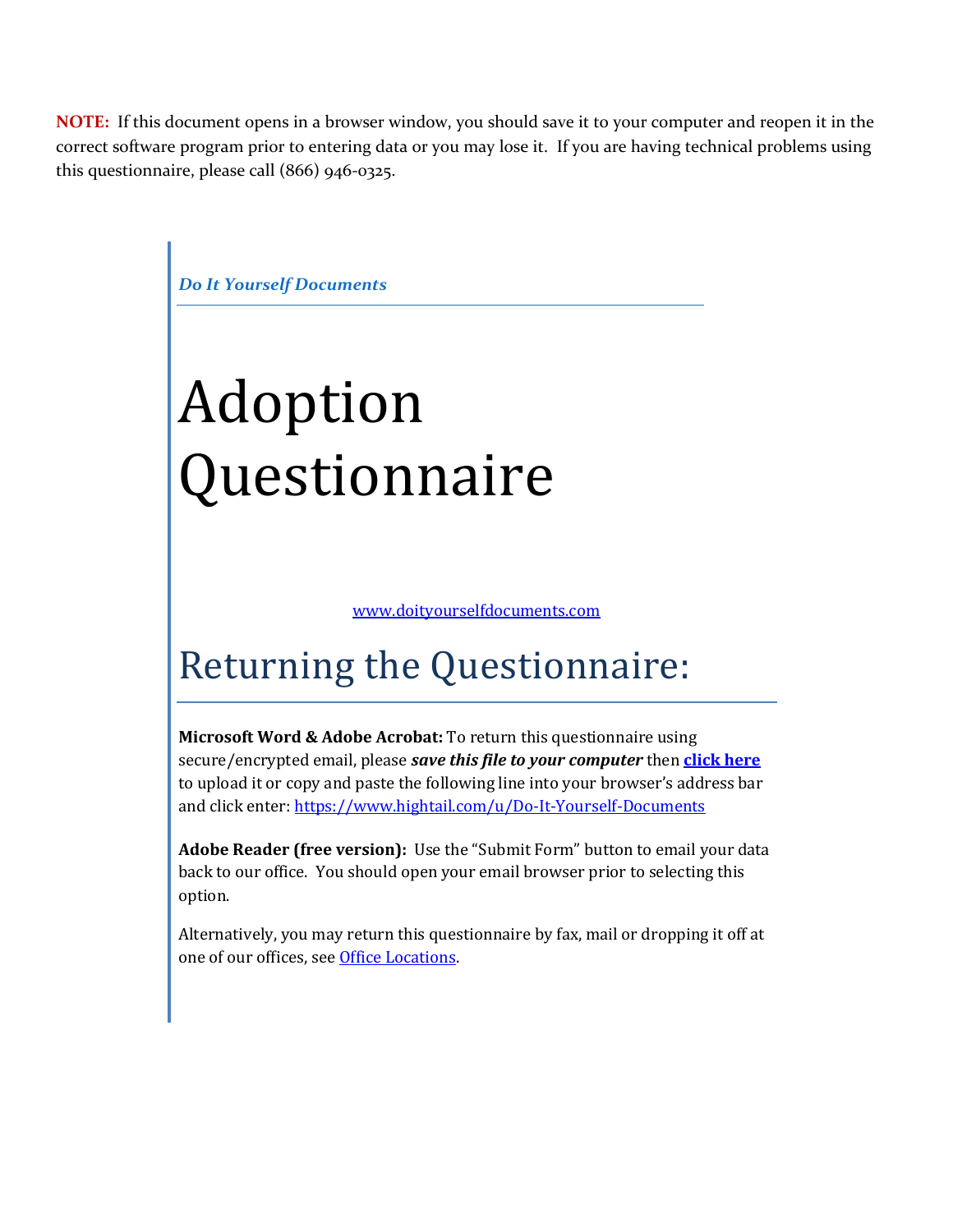### Process

In order for us to process your paperwork, we will need you to complete this questionnaire. You should save this questionnaire to your desktop or somewhere on your computer that you can easily find. Once you complete the questionnaire, you can return it by seeing the section above, "Returning the Questionnaire". Upon receipt of the fully completed questionnaire and payment, your documents will be processed and sent to you within 24 hours with full instructions for signing. If you are using one of our offices to review, sign and receive your documents, we will contact you within a few business hours to schedule an appointment.

*Fees:*

The filing fees for this process varies from state to state and in some instances, counties have different filing fees. You should call the clerk of the court in your county to verify the exact fees, view our website or call us at (866) 946-0325.

#### *Questions while completing this questionnaire:*

If you have any questions while completing the questionnaire, please do not hesitate to contact us, either through the chat located on any page of the website or by calling us at (866) 946-0325.

**Throughout this questionnaire**, you will see sections as the one below this paragraph. They are for you to add any additional information you think we should know regarding the section of the questionnaire you are working on. Feel free to use them to add additional information or leave us comments to help us improve on our questionnaire.

Additional info add here:

*How would you like your documents returned to you:*

- ( ) Return to you by Priority Mail
- ( ) Return by secure/encrypted email
	- ( ) Come to our office to sign. [View Offices Available;](http://www.doityourselfdocuments.com/office/) add office:

### Petitioner 1 Information:

First Name:

Toll Free: (866) 946-0325 P a g e | **2** Fax: (888) 377-2397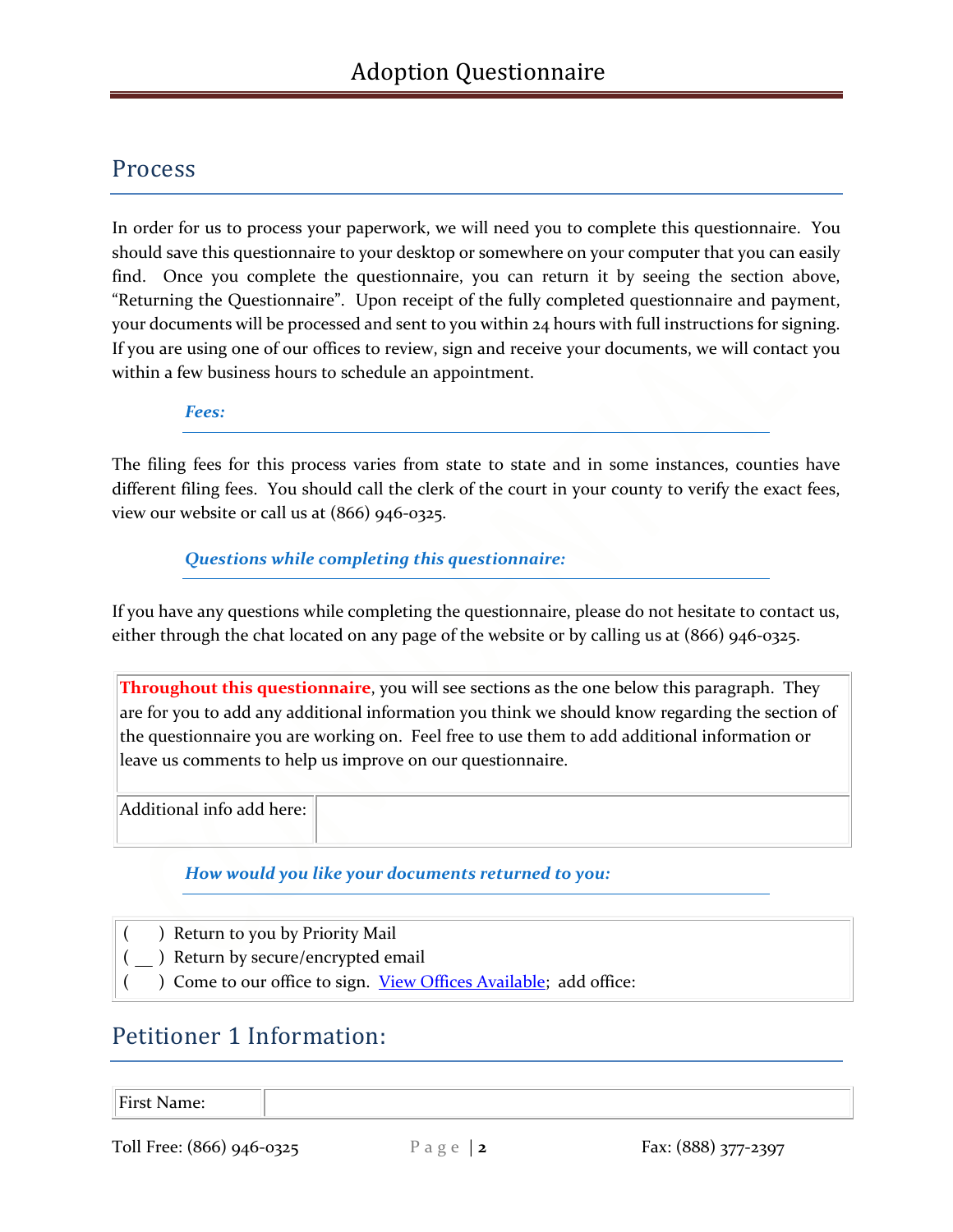| Middle Name:                                      |                                                             |                                         |  |  |
|---------------------------------------------------|-------------------------------------------------------------|-----------------------------------------|--|--|
| Last Name:                                        |                                                             |                                         |  |  |
| Relation to child if any:                         |                                                             |                                         |  |  |
| Gender:                                           | $)$ Male $($<br>) Female                                    |                                         |  |  |
| <b>Marital Status:</b>                            | Single (<br>) Married (<br>)Registered Domestic Partnership |                                         |  |  |
|                                                   | Date of marriage or registry:                               |                                         |  |  |
| Date of Birth $(mm/dd/yyyy)$ :                    |                                                             |                                         |  |  |
| Race (Check all that apply):                      |                                                             | Spanish/Hispanic/Latino?                |  |  |
| ) White                                           |                                                             | ) No, not Spanish/Hispanic/Latino       |  |  |
| ) Black or African American<br>$\left($           |                                                             | ) Yes, Cuban                            |  |  |
| ) American Indian/Alaska Native<br>$\overline{ }$ |                                                             | ) Yes, Mexican/Mexican American/Chicano |  |  |
| ) Asian<br>$\Box$                                 |                                                             | ) Yes, Puerto Rican                     |  |  |
| ) Native Hawaiian or Pacific Islander             |                                                             | Other Spanish/Hispanic/Latino           |  |  |
| Telephone Number:                                 |                                                             |                                         |  |  |
| E-mail Address:                                   |                                                             |                                         |  |  |
| Additional info add here:                         |                                                             |                                         |  |  |

#### *Petitioner's Address:*

| Address:                            |        | County:   |  |
|-------------------------------------|--------|-----------|--|
| City:                               | State: | Zip Code: |  |
| Which county will you be filing in: |        |           |  |

### Petitioner 2 Information *(if applicable)*:

| First Name:                                              |  |  |
|----------------------------------------------------------|--|--|
| Middle Name:                                             |  |  |
| Last Name:                                               |  |  |
| Relation to child if any:                                |  |  |
| Date of Birth $(mm/dd/yyyy)$ :                           |  |  |
| Race (Check all that apply):<br>Spanish/Hispanic/Latino? |  |  |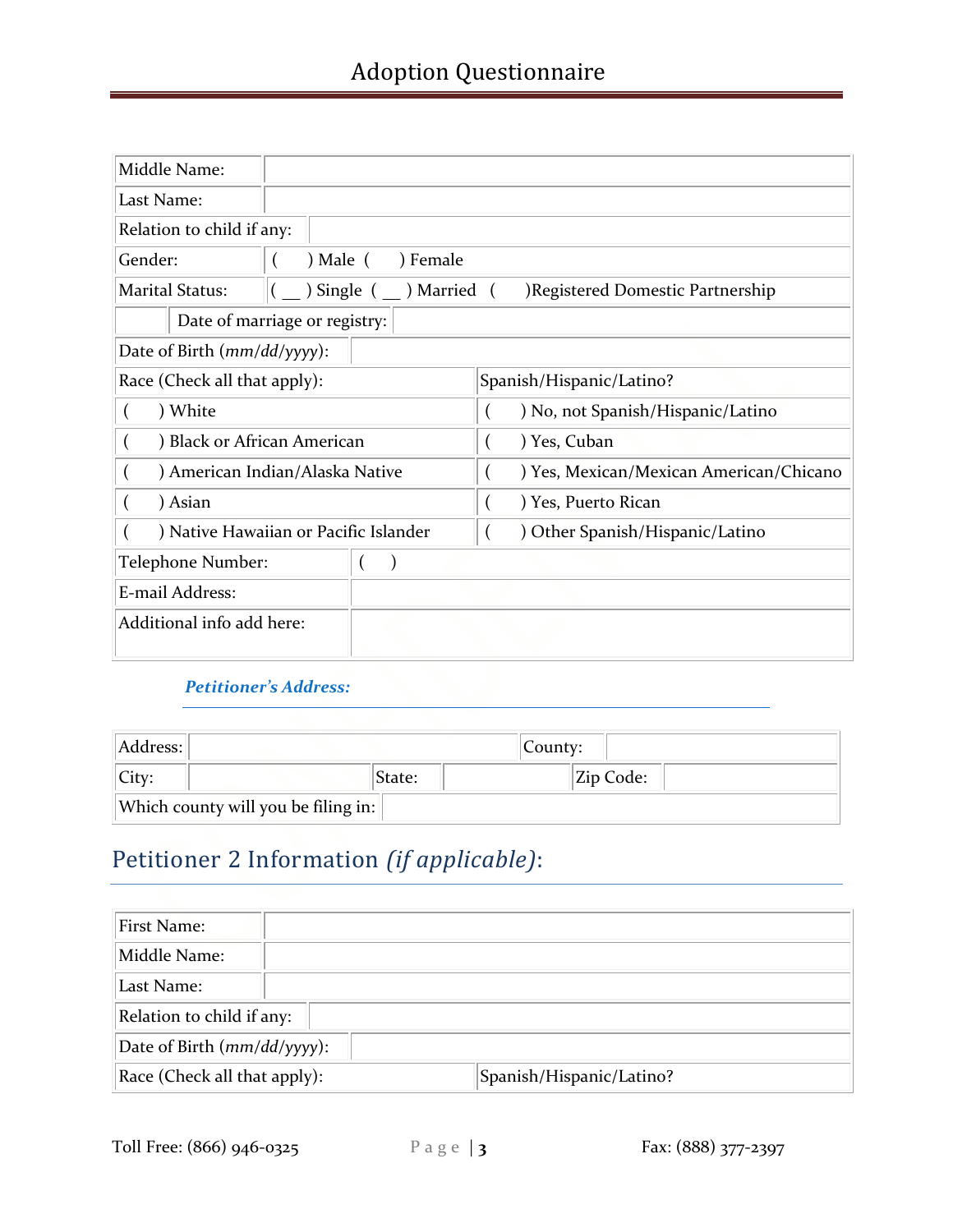| ) White                               |  | ) No, not Spanish/Hispanic/Latino       |  |  |
|---------------------------------------|--|-----------------------------------------|--|--|
| Black or African American             |  | Yes, Cuban                              |  |  |
| ) American Indian/Alaska Native       |  | ) Yes, Mexican/Mexican American/Chicano |  |  |
| Asian                                 |  | Yes, Puerto Rican                       |  |  |
| ) Native Hawaiian or Pacific Islander |  | Other Spanish/Hispanic/Latino           |  |  |
| Date of Birth $(mm/dd/yyyy)$ :        |  |                                         |  |  |
| Telephone Number:                     |  |                                         |  |  |
| E-mail Address:                       |  |                                         |  |  |
| Additional info add here:             |  |                                         |  |  |
|                                       |  |                                         |  |  |

|                                                                                                                     | Does the spouse have any Native American or Alaska native Ancestry?     |  |                | ) Yes ( | N <sub>0</sub> |
|---------------------------------------------------------------------------------------------------------------------|-------------------------------------------------------------------------|--|----------------|---------|----------------|
| If yes, include the name of any tribe(s) in<br>spouse's ancestry and indicate whether or<br>not spouse is a member: |                                                                         |  |                |         |                |
|                                                                                                                     | Is the parent a member of the military service on active duty?<br>Yes ( |  | N <sub>0</sub> |         |                |

## Name of Child/Adult Being Adopted (Adoptee):

| First Name:               |  |
|---------------------------|--|
| Middle Name:              |  |
| Last Name:                |  |
| Change Adoptee's Name to: |  |
| Additional info add here: |  |

| Does the adoptee have any Native American or Alaska native Ancestry? |                                                                                                                       | ) Yes- | N <sub>0</sub> |  |
|----------------------------------------------------------------------|-----------------------------------------------------------------------------------------------------------------------|--------|----------------|--|
|                                                                      | If yes, include the name of any tribe(s) in<br>adoptee's ancestry and indicate whether or<br>not adoptee is a member: |        |                |  |

#### *Adoptee's Birth and Race Information:*

|--|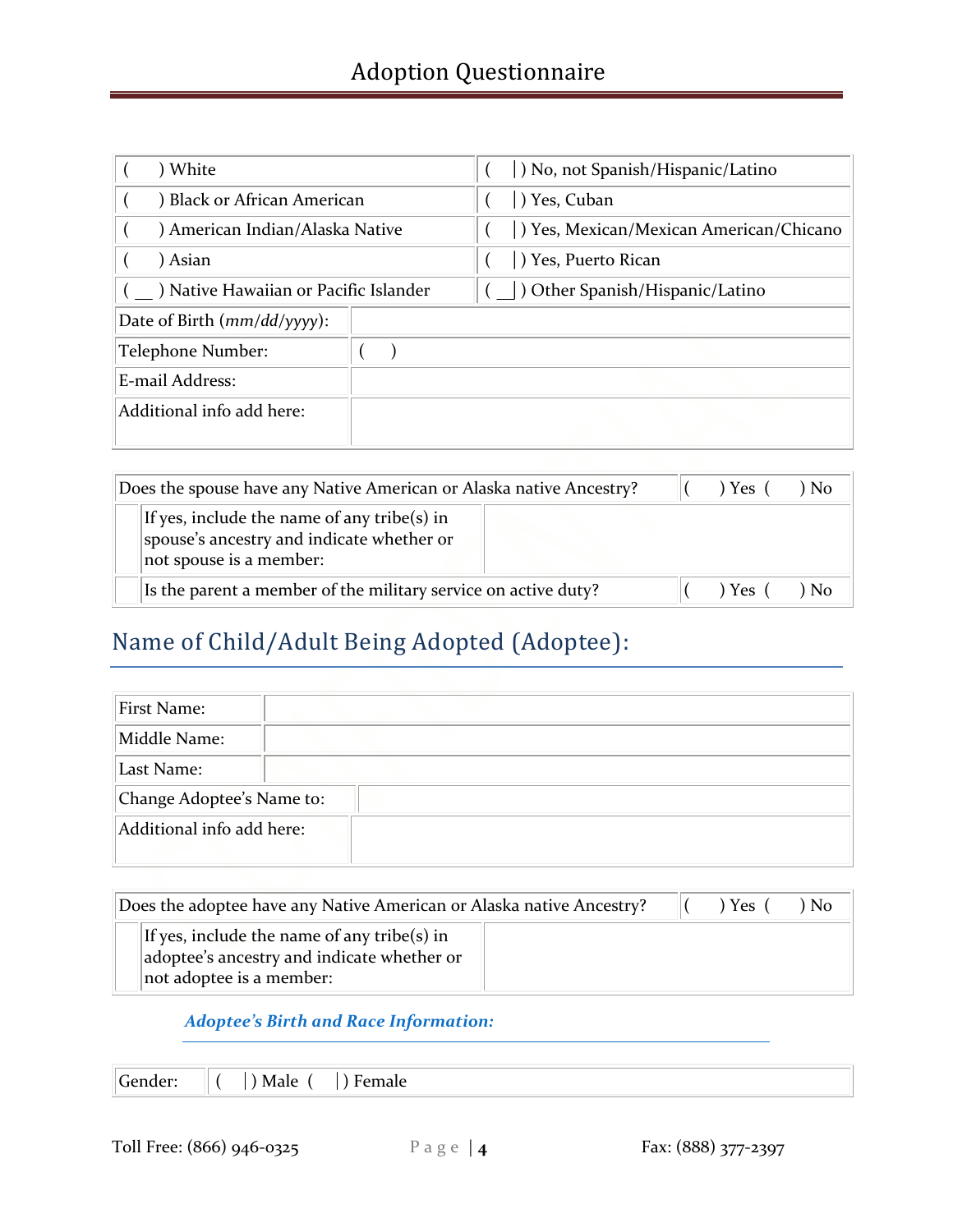| Date of Birth $(mm/dd/yyyy)$ :        |                                         |  |  |
|---------------------------------------|-----------------------------------------|--|--|
| Time of Birth (include am or pm):     |                                         |  |  |
| Name Of Hospital:                     |                                         |  |  |
| City:<br>County:                      | State:                                  |  |  |
| Race (Check all that apply):          | Spanish/Hispanic/Latino?                |  |  |
| ) White                               | ) No, not Spanish/Hispanic/Latino       |  |  |
| Black or African American             | Yes, Cuban                              |  |  |
| American Indian/Alaska Native         | ) Yes, Mexican/Mexican American/Chicano |  |  |
| Asian                                 | ) Yes, Puerto Rican                     |  |  |
| ) Native Hawaiian or Pacific Islander | Other Spanish/Hispanic/Latino           |  |  |

#### *Adoptee's Special Needs and/or Medical Conditions?*

| Does this adoptee have special needs?                                                                            | )Unable to determine<br>$\vert$ ) No<br>$) Yes$ (                                                                                                                      |  |
|------------------------------------------------------------------------------------------------------------------|------------------------------------------------------------------------------------------------------------------------------------------------------------------------|--|
| Special needs basis<br>(Check all that apply):                                                                   | ) Not Applicable<br>) Medical conditions or mental, physical, or emotional disabilities.<br>) Age<br>) Racial/origin background<br>) Part of a Sibling group<br>Other: |  |
| <b>Medical Conditions of</b><br>Mental, Physical, or<br><b>Emotional disabilities</b><br>(Check all that apply): | ) Not Applicable<br>) Mental retardation<br>) Visual/hearing impaired<br>) Physical disability<br>Emotional disability<br>Other medical disability:                    |  |

#### *Adoptee's Address for the past 5 years:*

Complete information concerning any other places where the adoptee lived in the *past five years*, and the names and current address of the persons with whom the adoptee has lived during that period is provided here:

| 1.) Adoptee resides now with (person(s)): |  |  |
|-------------------------------------------|--|--|
| Adoptee has resided here since:           |  |  |
| Address:                                  |  |  |
| 2.) Adoptee resided with (person(s)):     |  |  |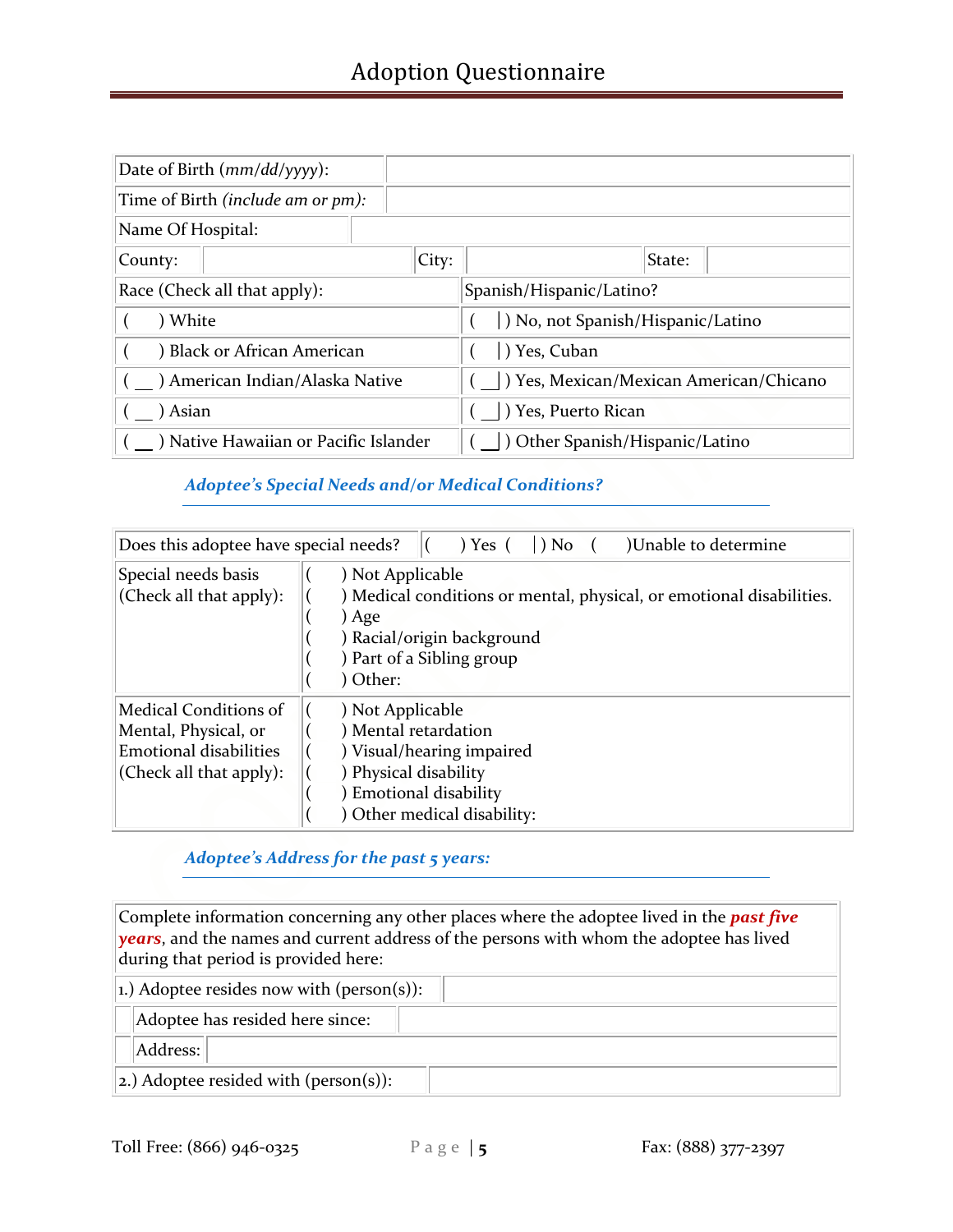| From:                                     | To: |
|-------------------------------------------|-----|
| Address:                                  |     |
| Person(s) now resides:                    |     |
| 3.) Adoptee resided with ( $person(s)$ ): |     |
| From:                                     | To: |
| Address:                                  |     |
| Person(s) now resides:                    |     |
| $ 4.$ ) Adoptee resided with (person(s)): |     |
| From:                                     | To: |
| Address:                                  |     |
| Person(s) now resides:                    |     |

# Biological Mother's Information

| Biological parent (MOTHER) whose parental rights are being terminated: |                                                                                                                                                                                        |                                         |  |  |
|------------------------------------------------------------------------|----------------------------------------------------------------------------------------------------------------------------------------------------------------------------------------|-----------------------------------------|--|--|
| $)$ Yes $($<br>N <sub>o</sub>                                          | Is this parent in agreement with terminating their rights? If not there may<br>be additional costs for service fees and/or publication by newspaper<br>depending on their whereabouts. |                                         |  |  |
| ) Yes (<br>$\vert$ ) No                                                | Is the parent deceased?<br>If yes, date:                                                                                                                                               |                                         |  |  |
| First Name:                                                            |                                                                                                                                                                                        |                                         |  |  |
| Middle Name:                                                           |                                                                                                                                                                                        |                                         |  |  |
| <b>Current Last Name:</b>                                              |                                                                                                                                                                                        |                                         |  |  |
| Name at Birth of Adoptee:                                              |                                                                                                                                                                                        |                                         |  |  |
| Race (Check all that apply:                                            |                                                                                                                                                                                        | Spanish/Hispanic/Latino?                |  |  |
| ) White                                                                |                                                                                                                                                                                        | ) No, not Spanish/Hispanic/Latino       |  |  |
| Black or African American                                              |                                                                                                                                                                                        | ) Yes, Cuban                            |  |  |
| ) American Indian/Alaska Native                                        |                                                                                                                                                                                        | ) Yes, Mexican/Mexican American/Chicano |  |  |
| ) Asian                                                                |                                                                                                                                                                                        | ) Yes, Puerto Rican                     |  |  |
|                                                                        | Native Hawaiian or Pacific Islander                                                                                                                                                    | ) Other Spanish/Hispanic/Latino         |  |  |
| Date of Birth (mm/dd/yyyy):                                            |                                                                                                                                                                                        |                                         |  |  |
| Telephone Number:                                                      |                                                                                                                                                                                        |                                         |  |  |
| E-mail Address:                                                        |                                                                                                                                                                                        |                                         |  |  |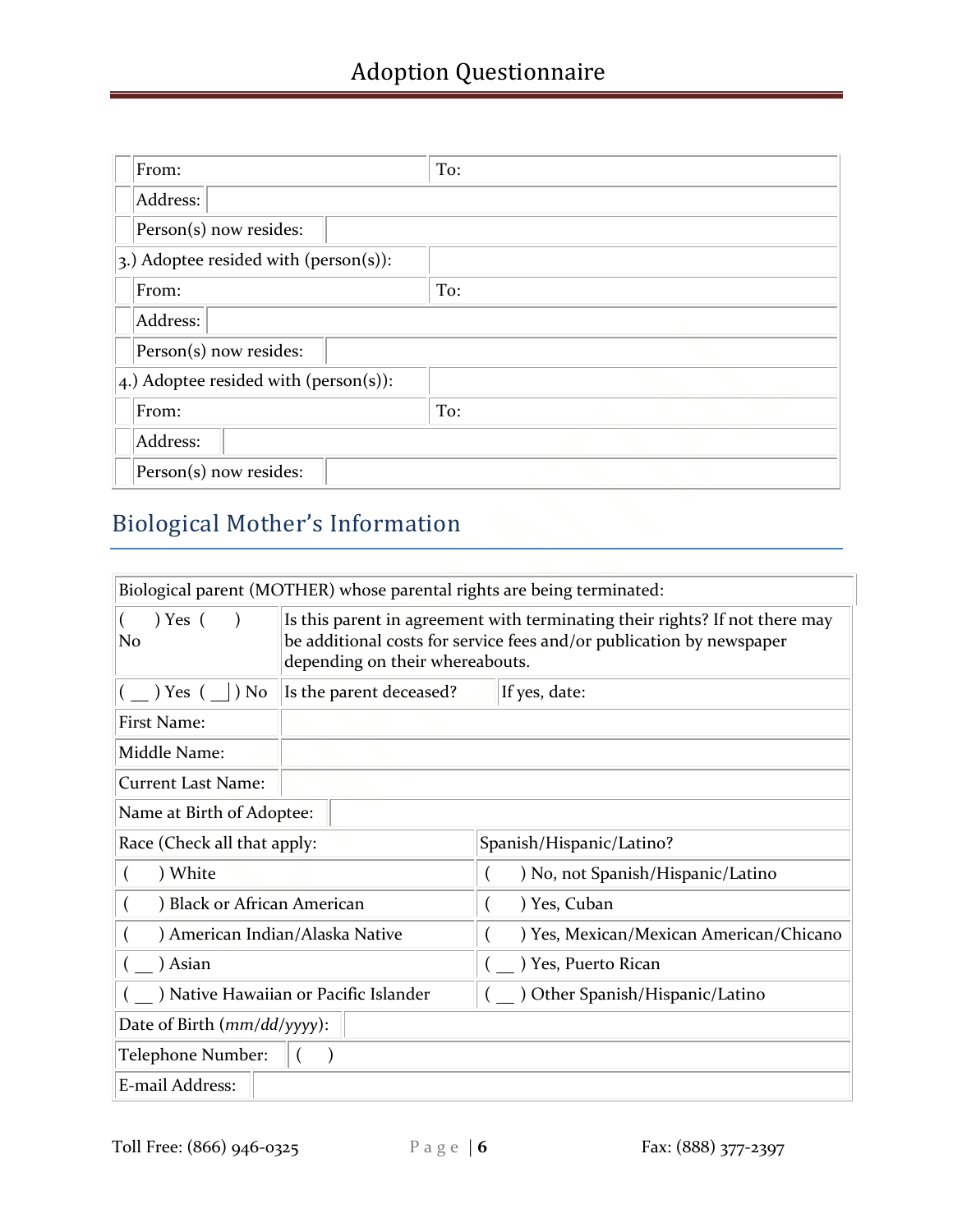| Marital Status at the time of birth: $  ($ | ) Married ( | $\sum$ ) Single ( | ) Unable to determine |
|--------------------------------------------|-------------|-------------------|-----------------------|
| Additional info add here:                  |             |                   |                       |

#### *Mother's Address:*

| Address:                                                                                                                |       |        | County: |           |  |
|-------------------------------------------------------------------------------------------------------------------------|-------|--------|---------|-----------|--|
|                                                                                                                         | City: | State: |         | Zip Code: |  |
| $) Yes$ (<br>Does the parent have any Native American or Alaska native Ancestry?                                        |       |        |         | ) No      |  |
| If yes, include the name of any tribe(s)<br>in the parent's ancestry and indicate<br>whether or not parent is a member: |       |        |         |           |  |
| Is the parent a member of the military service on active duty?<br>$1 Yes$ $\prime$                                      |       |        | ) No    |           |  |

# Biological Father's Information

| Biological parent (FATHER) whose parental rights are being terminated:                        |                                                                                                                                                                                        |                                         |                                   |  |  |
|-----------------------------------------------------------------------------------------------|----------------------------------------------------------------------------------------------------------------------------------------------------------------------------------------|-----------------------------------------|-----------------------------------|--|--|
| $) Yes$ (<br>N <sub>o</sub>                                                                   | Is this parent in agreement with terminating their rights? If not there may<br>be additional costs for service fees and/or publication by newspaper<br>depending on their whereabouts. |                                         |                                   |  |  |
| ) Yes (                                                                                       | ) No Is the parent is deceased?                                                                                                                                                        |                                         | If yes, date:                     |  |  |
| <b>First Name:</b>                                                                            |                                                                                                                                                                                        |                                         |                                   |  |  |
| Middle Name:                                                                                  |                                                                                                                                                                                        |                                         |                                   |  |  |
| Last Name:                                                                                    |                                                                                                                                                                                        |                                         |                                   |  |  |
| Race (Check all that apply):                                                                  |                                                                                                                                                                                        | Spanish/Hispanic/Latino?                |                                   |  |  |
| ) White                                                                                       |                                                                                                                                                                                        |                                         | ) No, not Spanish/Hispanic/Latino |  |  |
| Black or African American                                                                     |                                                                                                                                                                                        | ) Yes, Cuban                            |                                   |  |  |
| ) American Indian/Alaska Native                                                               |                                                                                                                                                                                        | ) Yes, Mexican/Mexican American/Chicano |                                   |  |  |
| ) Asian                                                                                       |                                                                                                                                                                                        | ) Yes, Puerto Rican                     |                                   |  |  |
|                                                                                               | ) Native Hawaiian or Pacific Islander                                                                                                                                                  | Other Spanish/Hispanic/Latino           |                                   |  |  |
| Date of Birth (mm/dd/yyyy):                                                                   |                                                                                                                                                                                        |                                         |                                   |  |  |
| Telephone Number:                                                                             |                                                                                                                                                                                        |                                         |                                   |  |  |
| E-mail Address:                                                                               |                                                                                                                                                                                        |                                         |                                   |  |  |
| Marital Status at the time of birth:   <br>) Married (<br>) Single (<br>) Unable to determine |                                                                                                                                                                                        |                                         |                                   |  |  |